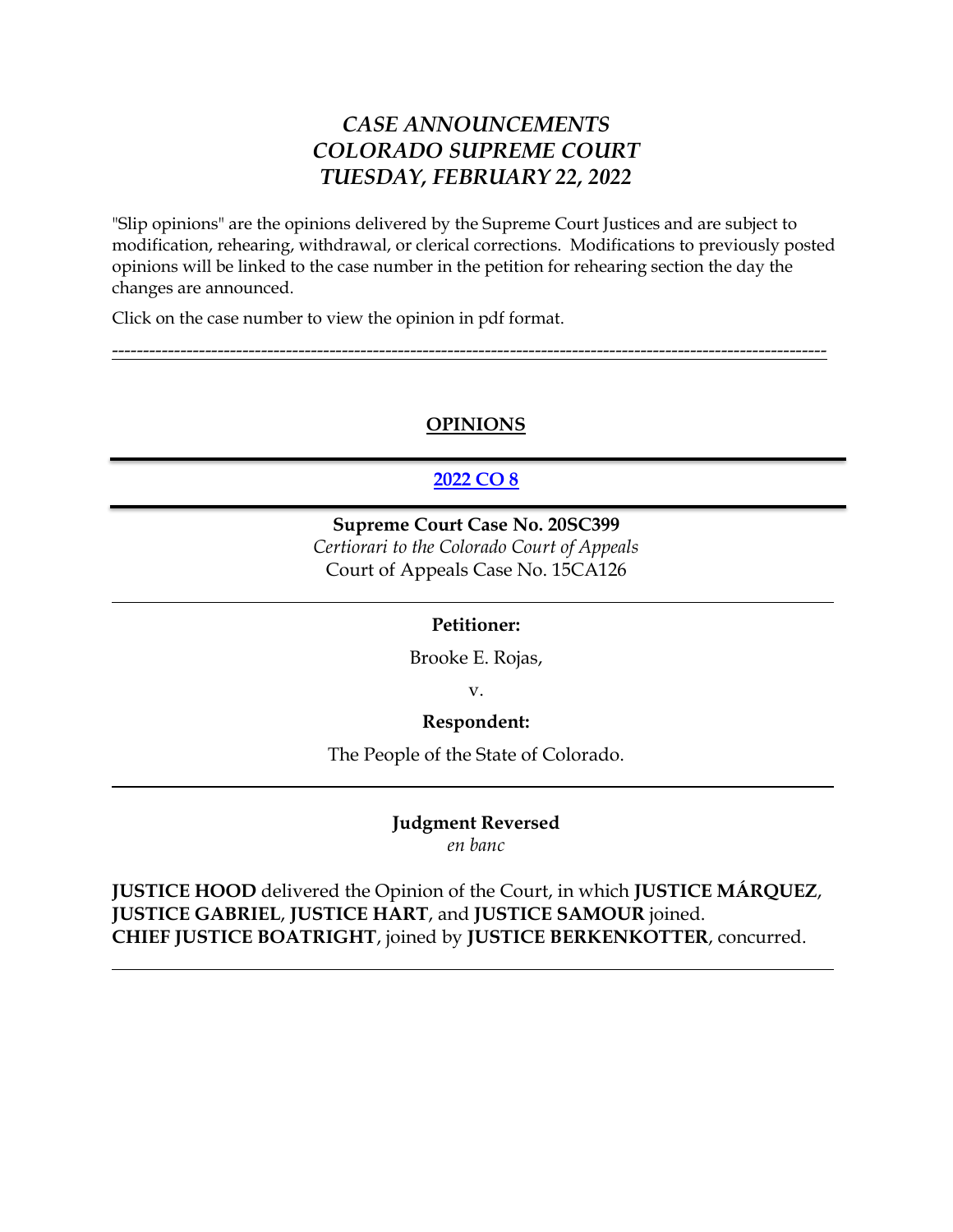# *COLORADO SUPREME COURT CASE ANNOUNCEMENTS* -------------------------------------------------------------------------------------------------------------------

### **[2022 CO 9](https://www.courts.state.co.us/userfiles/file/Court_Probation/Supreme_Court/Opinions/2020/20sc852.pdf)**

**Supreme Court Case No 20SC852** *Certiorari to the Colorado Court of Appeals* Court of Appeals Case No. 19CA266

## **Petitioners:**

Lodge Properties, Inc. and Board of Assessment Appeals,

v.

#### **Respondent:**

Eagle County Board of Equalization.

**Judgment Reversed** *en banc*

**JUSTICE GABRIEL** delivered the Opinion of the Court, in which **CHIEF JUSTICE BOATRIGHT**, **JUSTICE MÁRQUEZ**, **JUSTICE HOOD**, **JUSTICE HART**, **JUSTICE SAMOUR**, and **JUSTICE BERKENKOTTER** joined.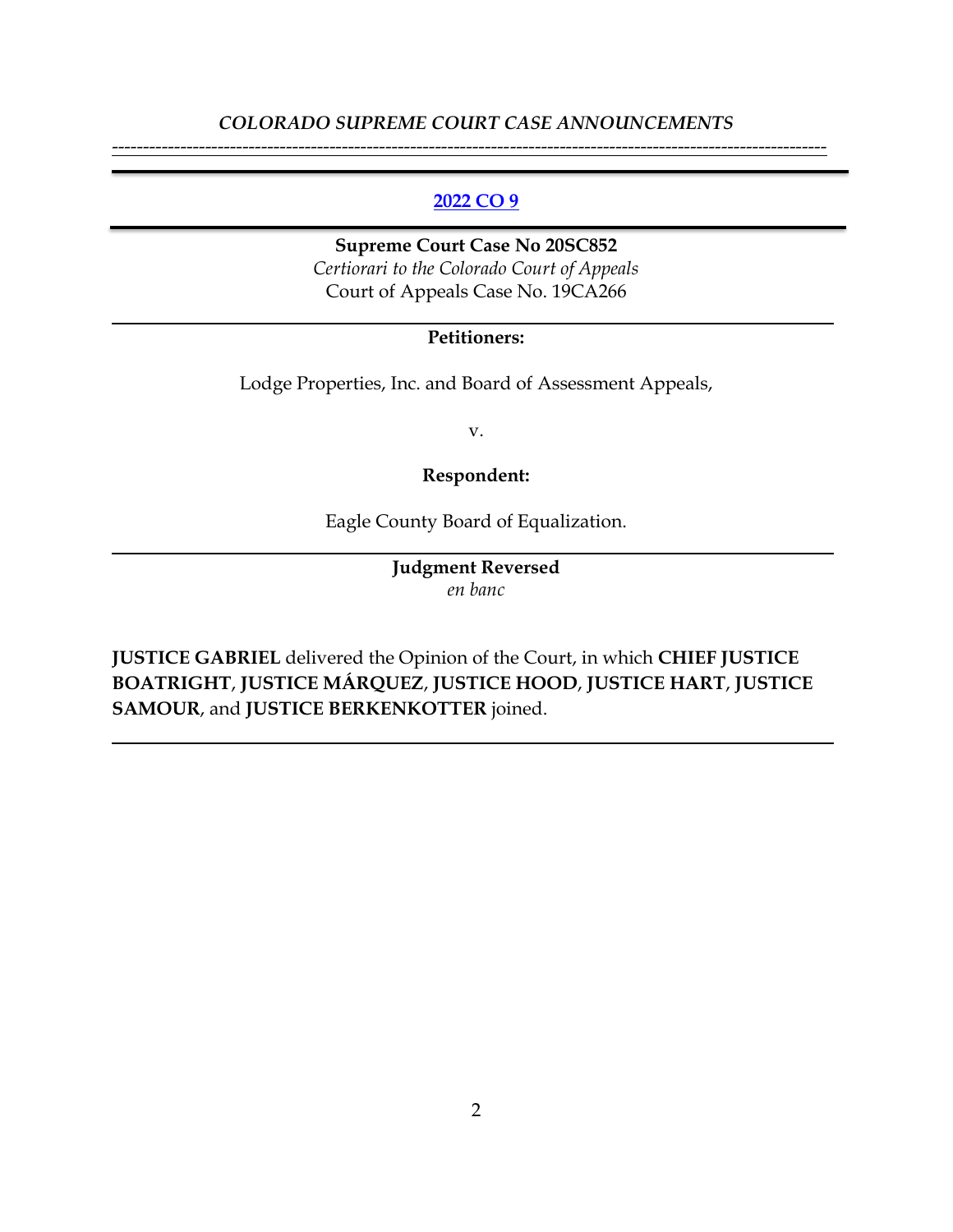# *COLORADO SUPREME COURT CASE ANNOUNCEMENTS* -------------------------------------------------------------------------------------------------------------------

### **[2022 CO 10](https://www.courts.state.co.us/userfiles/file/Court_Probation/Supreme_Court/Opinions/2020/20SC646.pdf)**

**Supreme Court Case No. 20SC646** *Certiorari to the Colorado Court of Appeals* Court of Appeals Case No. 19CA203

#### **Petitioner:**

Joy Maphis,

v.

# **Respondent:**

City of Boulder, Colorado.

# **Judgment Affirmed** *en banc*

**JUSTICE HART** delivered the Opinion of the Court, in which **CHIEF JUSTICE BOATRIGHT**, **JUSTICE HOOD**, and **JUSTICE BERKENKOTTER** joined. **JUSTICE MÁRQUEZ**, joined by **JUSTICE GABRIEL** and **JUSTICE SAMOUR**, dissented.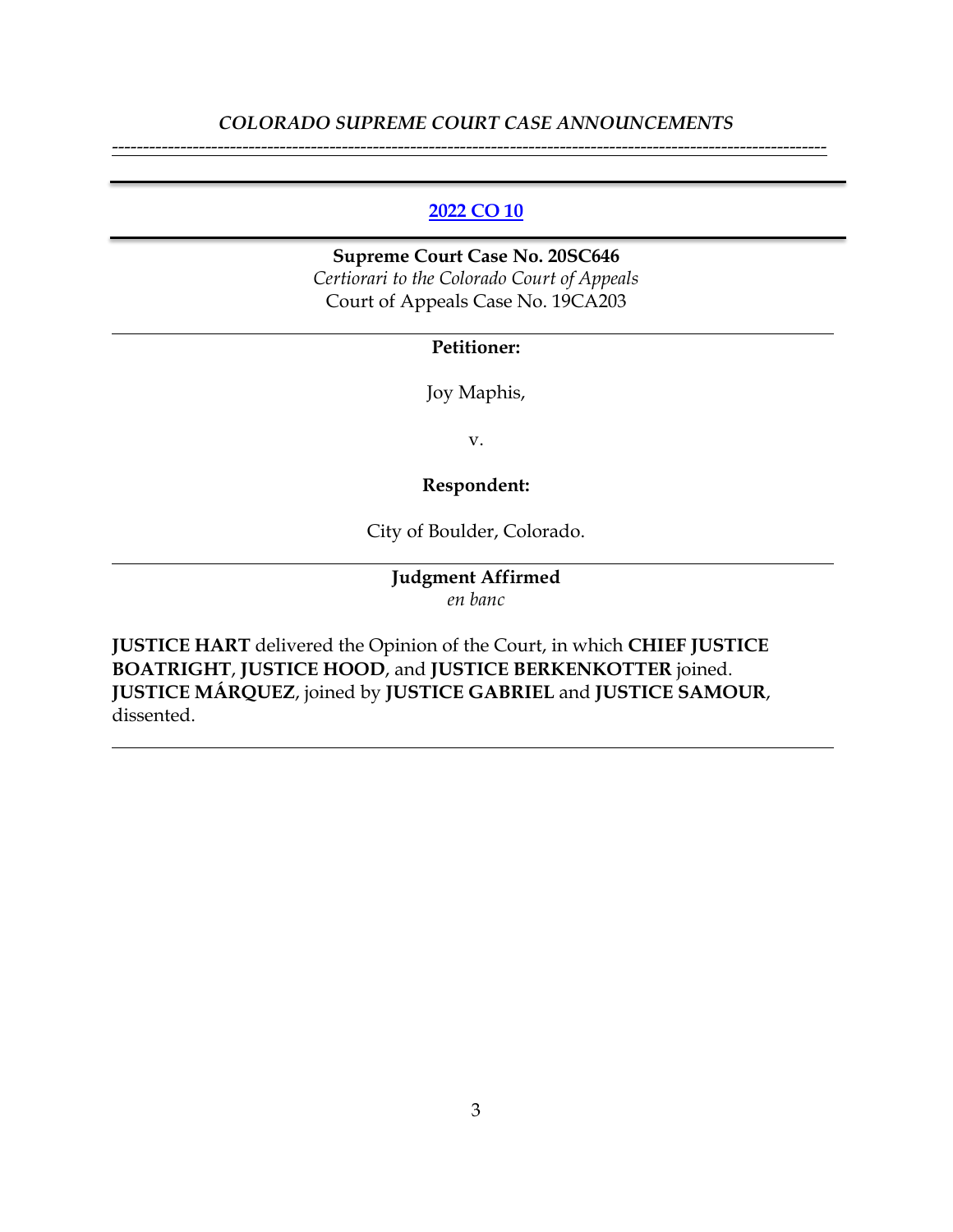# *COLORADO SUPREME COURT CASE ANNOUNCEMENTS* -------------------------------------------------------------------------------------------------------------------

### **PETITION FOR REHEARING**

# **2022 CO 6**

**Supreme Court Case No. 20SC758** *Certiorari to the Colorado Court of Appeals* Court of Appeals Case No. 18CA38

### **Petitioner:**

Nicholas Leonel Garcia, Jr.,

v.

#### **Respondent:**

The People of the State of Colorado.

Petition for Rehearing DENIED. EN BANC.

#### **ORIGINAL PROCEEDING**

[21SA381](https://www.courts.state.co.us/Courts/Supreme_Court/Proceedings/Index.cfm) In re Adams County Commissioner v. Adams County Treasurer Order issued February 17, 2022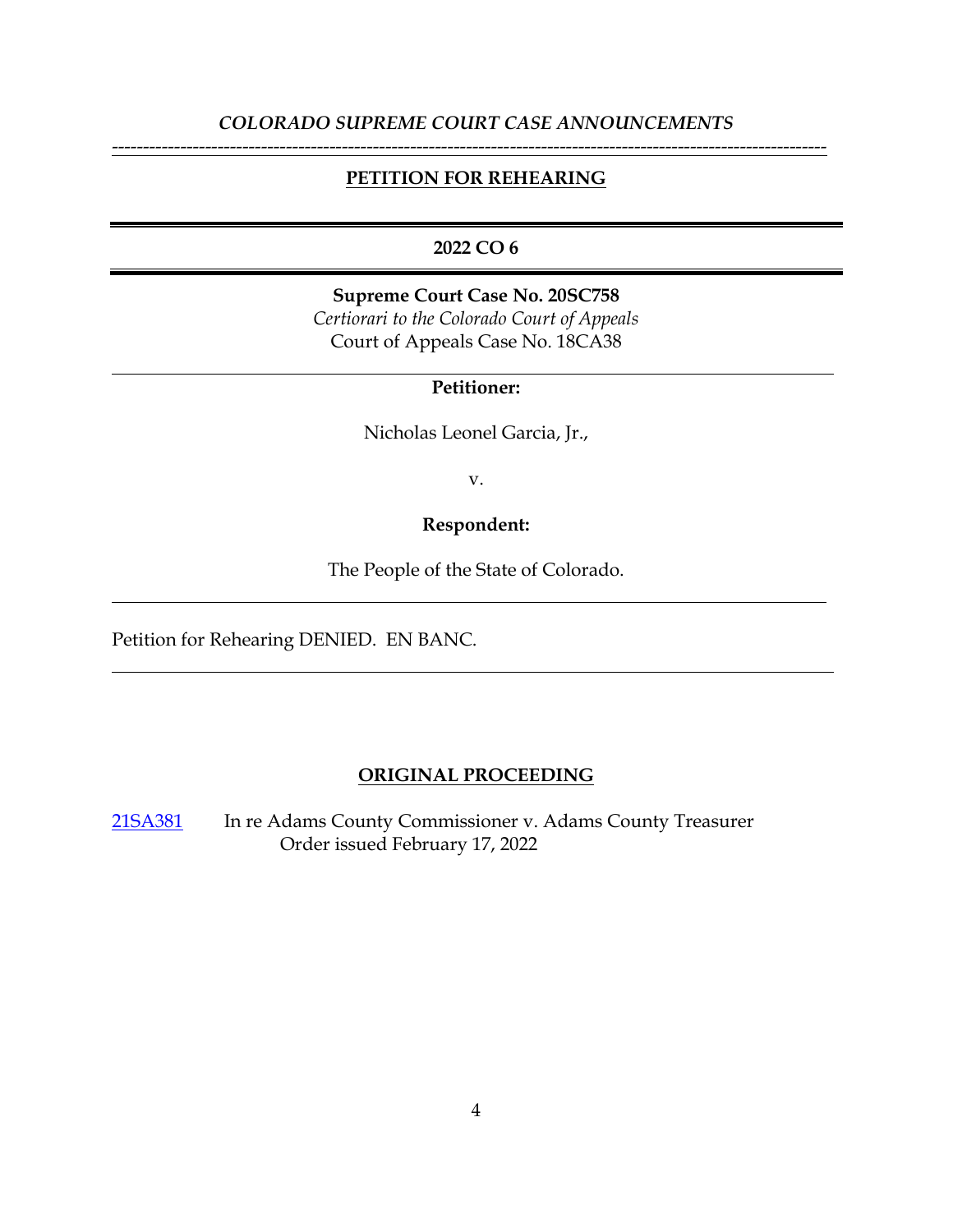# *COLORADO SUPREME COURT CASE ANNOUNCEMENTS*

## **GRANTED PETITIONS FOR WRIT OF CERTIORARI**

-------------------------------------------------------------------------------------------------------------------

# **No. 21SC236, Court of Appeals Case No. 16CA441 Petitioner:** Elliott J. Forgette, v. **Respondent:** The People of the State of Colorado.

Petition for Writ of Certiorari GRANTED. EN BANC.

Whether a sleeping-juror issue is preserved where the prosecutor and defense counsel alert the trial court that a juror is sleeping.

Whether there is, as the division held, "a distinction between the waiver of the right to a jury trial and the waiver of the right to a jury of twelve," such that defense counsel can waive the number of jurors without her client's approval.

[REFRAMED] Whether a defendant's right to a jury of twelve is waived when defense counsel alerts the judge to a sleeping juror at trial but does not raise an objection.

### DENIED AS TO ALL OTHER ISSUES.

--------------------------------------------------------------------------------------------------------------------- **No. 21SC463, Court of Appeals Case No. 18CA2436 Petitioner:**  Tiffany Ann Miller, v. **Respondent:**  The People of the State of Colorado.

Petition for Writ of Certiorari GRANTED. The judgment of the Colorado Court of Appeals is vacated, and the case is remanded to the Colorado Court of Appeals for reconsideration in light of *Pearson v. People*, 20SC463, 2022 CO 4. EN BANC.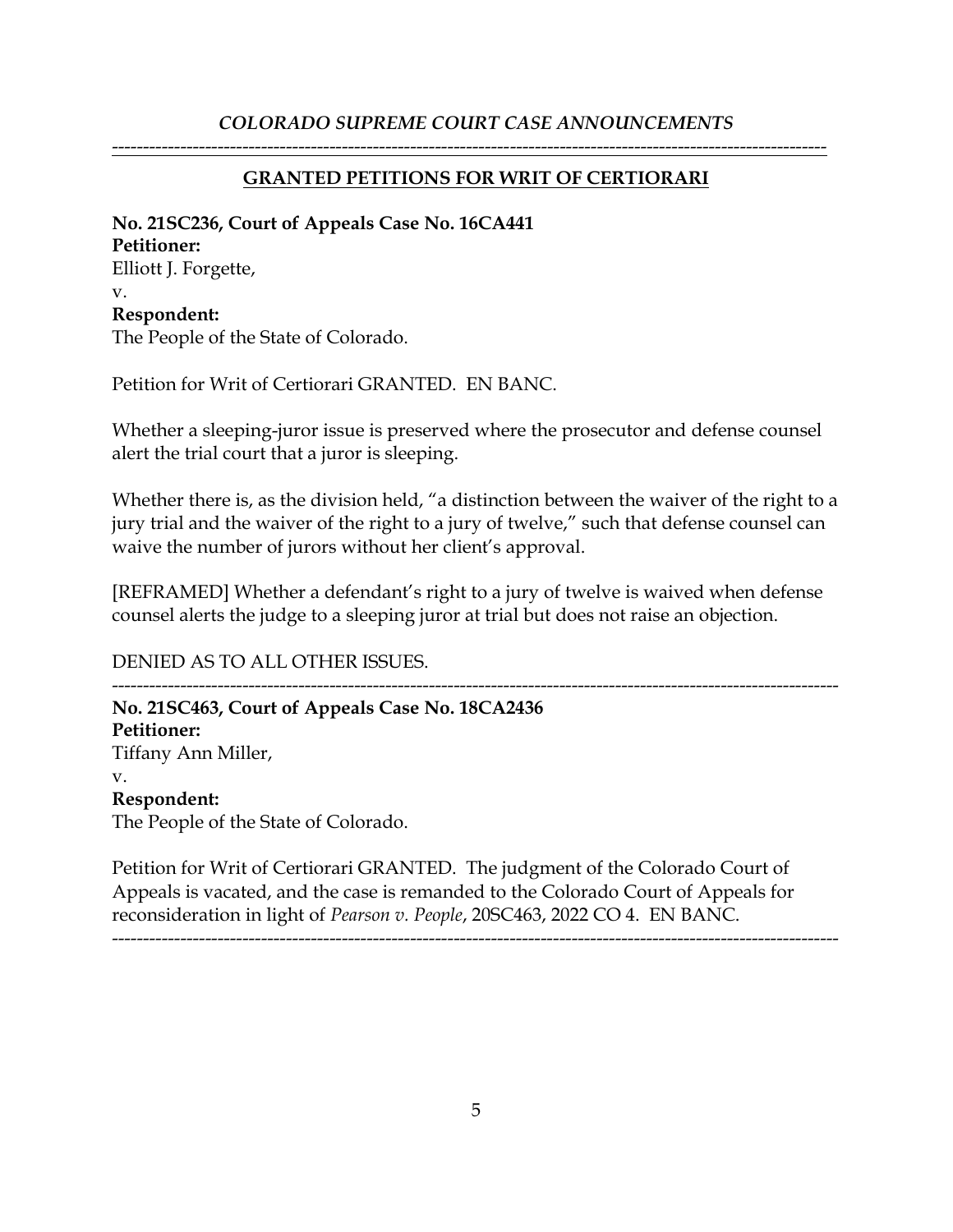# *COLORADO SUPREME COURT CASE ANNOUNCEMENTS*

### **DENIED PETITIONS FOR WRIT OF CERTIORARI**

-------------------------------------------------------------------------------------------------------------------

#### **No. 21SC129, Court of Appeals Case No. 17CA2366**

#### **Petitioner:**

Gary Robert Johnson, v. **Respondent:** The People of the State of Colorado.

Petition for Writ of Certiorari DENIED. EN BANC.

### --------------------------------------------------------------------------------------------------------------------- **No. 21SC130, Court of Appeals Case No. 17CA2396**

# **Petitioner:**

Gary Robert Johnson,

#### v.

### **Respondent:**

The People of the State of Colorado.

Petition for Writ of Certiorari DENIED. EN BANC.

# --------------------------------------------------------------------------------------------------------------------- **No. 21SC578, Court of Appeals Case No. 19CA1785**

**Petitioner:**

Jorge Alonso Lechuga-Arguijo,

### v.

# **Respondent:**

The People of the State of Colorado.

Petition for Writ of Certiorari DENIED. EN BANC.

--------------------------------------------------------------------------------------------------------------------- **No. 21SC600, Court of Appeals Case No. 19CA879 Petitioner:** Todd Louis Williamson, v. **Respondent:**

The People of the State of Colorado.

Petition for Writ of Certiorari DENIED. EN BANC.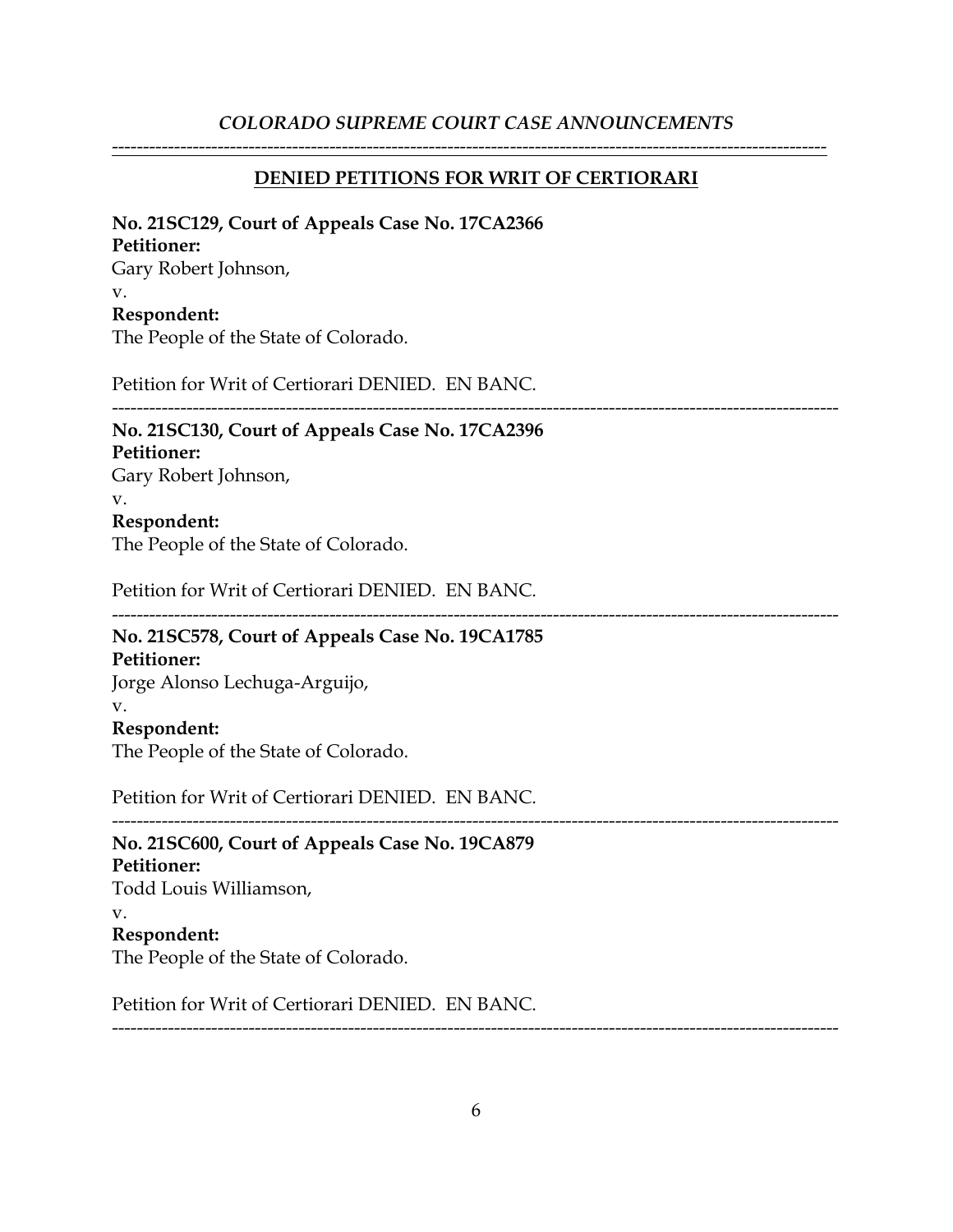### **No. 21SC649, Court of Appeals Case No. 17CA2332**

# **Petitioner:**

Jose Barajas,

#### v. **Respondent:**

The People of the State of Colorado.

Petition for Writ of Certiorari DENIED. EN BANC.

---------------------------------------------------------------------------------------------------------------------

#### **No. 21SC778, Court of Appeals Case No. 18CA482 Petitioner:**

Ramon Cejudo-Arredondo,

# v.

**Respondent:**

The People of the State of Colorado.

Petition for Writ of Certiorari DENIED. EN BANC.

# **No. 21SC788, Court of Appeals Case No. 19CA377 Petitioner:**

Phillip Leroy Maestas, Jr.,

#### v.

# **Respondent:**

The People of the State of Colorado.

Petition for Writ of Certiorari DENIED. EN BANC.

---------------------------------------------------------------------------------------------------------------------

---------------------------------------------------------------------------------------------------------------------

# **No. 21SC791, Court of Appeals Case No. 19CA1113 Petitioner:** Jason Michael Stevens, v. **Respondent:** The People of the State of Colorado.

Petition for Writ of Certiorari DENIED. EN BANC.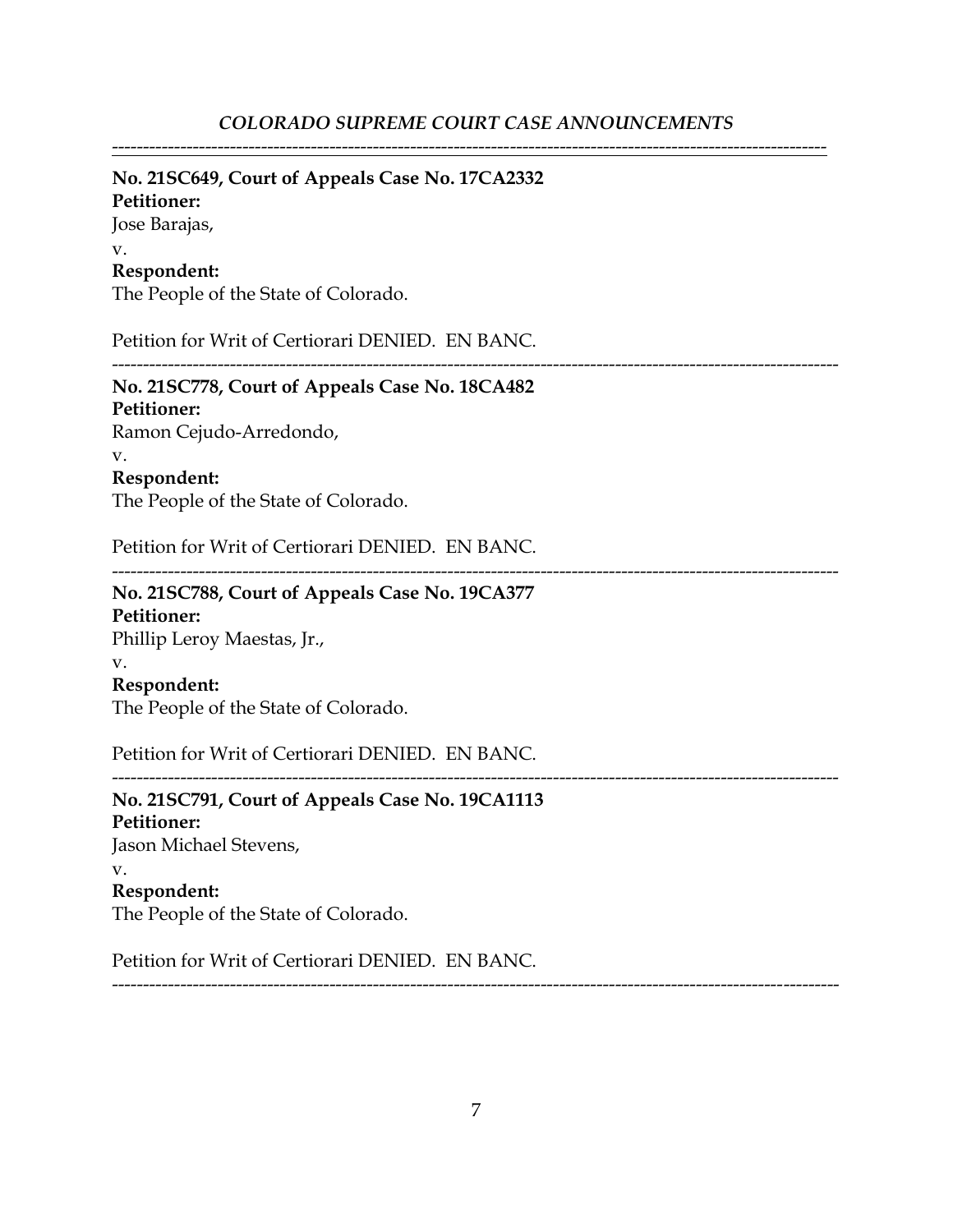# **No. 21SC793, Court of Appeals Case No. 18CA596**

**Petitioner:** Richard Alan Darling, v. **Respondent:**

The People of the State of Colorado.

Petition for Writ of Certiorari DENIED. EN BANC.

---------------------------------------------------------------------------------------------------------------------

**No. 21SC798, Court of Appeals Case No. 20CA509 Petitioner:** Daniel Lucky Denny, v.

**Respondent:**

The People of the State of Colorado.

Petition for Writ of Certiorari DENIED. EN BANC.

---------------------------------------------------------------------------------------------------------------------

**No. 21SC809, Court of Appeals Case No. 19CA977 Petitioner:** Scott Allen Pierce, v. **Respondent:** The People of the State of Colorado.

Petition for Writ of Certiorari DENIED. EN BANC.

---------------------------------------------------------------------------------------------------------------------

**No. 21SC813, Court of Appeals Case No. 20CA426 Petitioner:** Traci Dean Evans, v. **Respondent:** The People of the State of Colorado.

Petition for Writ of Certiorari DENIED. EN BANC.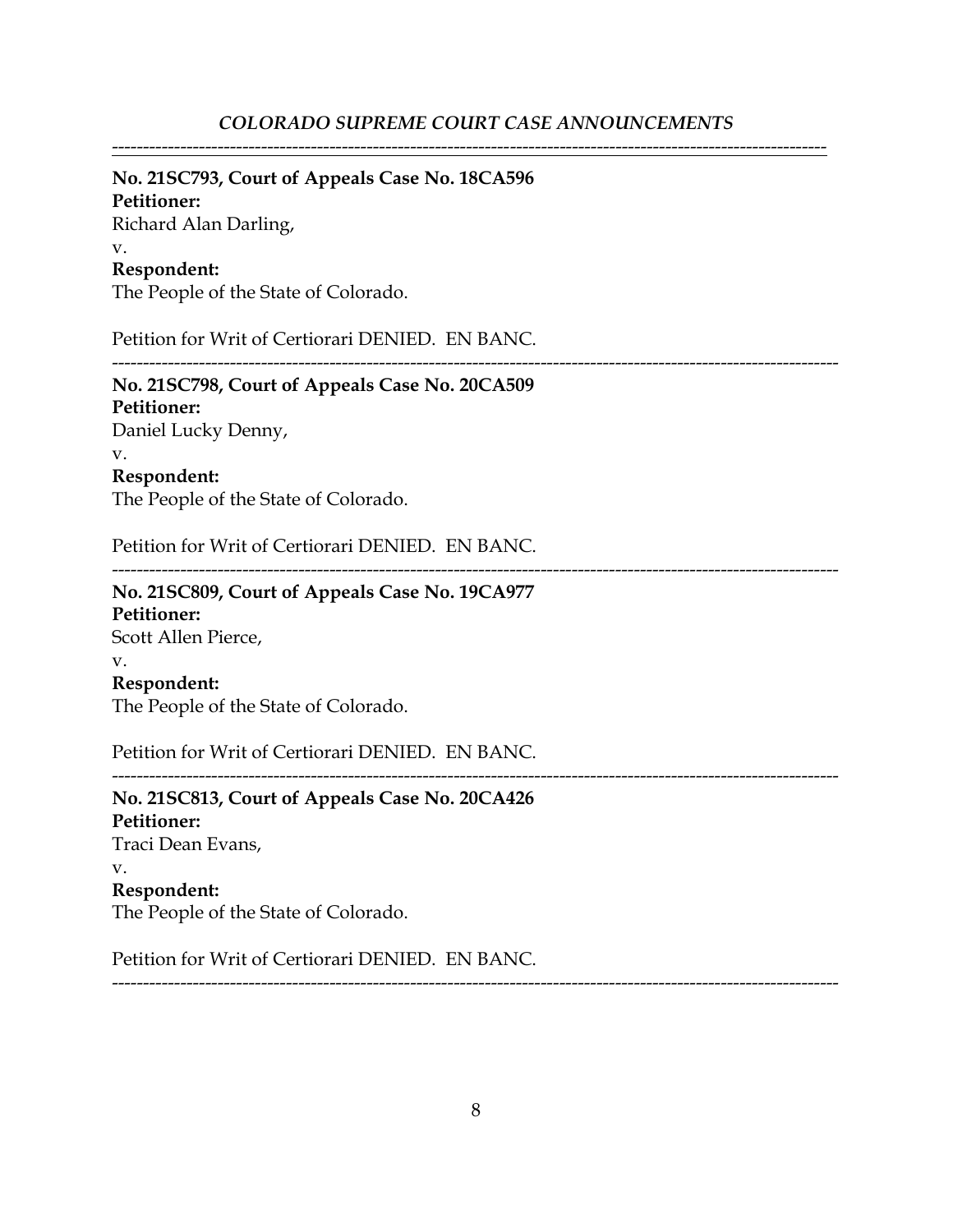# **No. 21SC823, Court of Appeals Case No. 20CA387**

**Petitioner:** Nelson L. Stubblefield, v.

### **Respondent:**

The People of the State of Colorado.

Petition for Writ of Certiorari DENIED. EN BANC.

---------------------------------------------------------------------------------------------------------------------

# **No. 21SC830, Court of Appeals Case No. 20CA521 Petitioner:**

Daniel Dean Hollingsworth,

#### v.

**Respondent:**

The People of the State of Colorado.

Petition for Writ of Certiorari DENIED. EN BANC.

---------------------------------------------------------------------------------------------------------------------

---------------------------------------------------------------------------------------------------------------------

# **No. 21SC838, Court of Appeals Case No. 19CA590 Petitioner:** Marc T. Sylvester, v. **Respondent:** The People of the State of Colorado.

Petition for Writ of Certiorari DENIED. EN BANC.